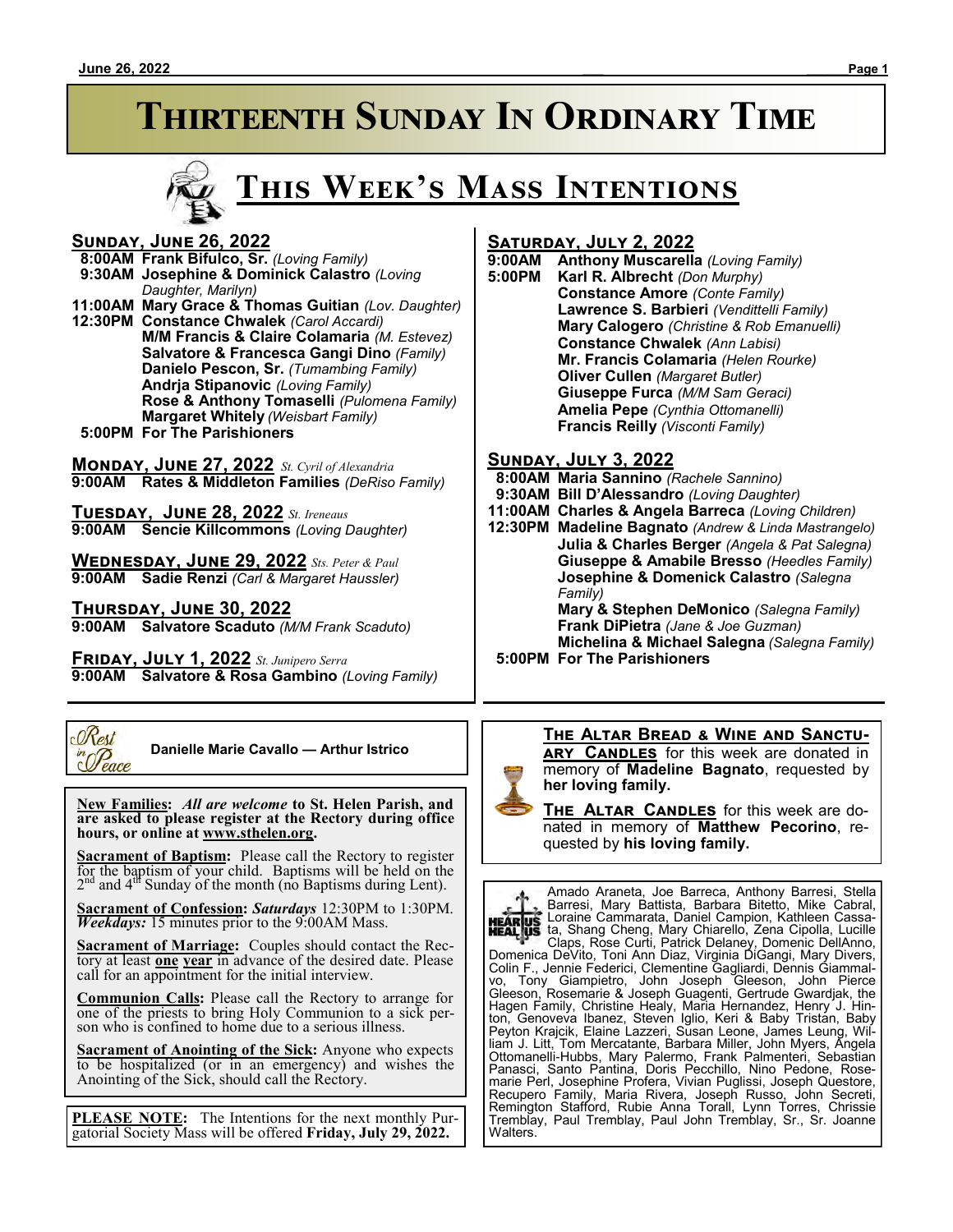### **"Make Cents"**

Dear Parishioners,

The "make cents" campaign during the month of May was very successful. As of writing this letter, the parishioners of Saint Helen have successfully filled a 5 gallon bucket of quarters, dimes and nickels, (and then some) and three 5 gallon buckets of pennies. The thermometer in the foyer of the church only represents cash donations as of yet, for the Marian grotto. Now that the coins have been separated, a separate thermometer will be included in each week's bulletin representing the "make sense" campaign. Currently we have topped \$70,000 in cash donations and easily may have achieved another \$15,000 in coins. The coins still have to be counted, bagged, and deposited so this will take some time! I want to thank all of the parishioners who donated wagons as the coins are not easily transported; the wagons were a life saver! You may collect your wagon in the sacristy.

I had planned on offering other opportunities for giving (such as memorializing benches) during the month of June, but to be quite honest this had to be put on hold with the sudden departure of Fr. Giulietti. A number of individuals have already donated large sums, and others have pledged to memorialize a bench. More to come about this in the summer months. **Fr. Colamaria**

### **A New Priest and Seminarian for Saint Helen Parish**

Although I have not received official word, via letter, Bishop Witold (Episcopal Vicar for Queens) encouraged me to share with the parish that Father Michael Panicali will be assigned to the parish as of July 1st. Fr. Panicali, 47, comes to us from the parish of Saint Mark in Brooklyn. He is a Brooklyn native and Saint Helen Parish will be his second assignment. Fr. Panicali will write up a short letter for the bulletin introducing himself in the coming week. I am grateful to Bishop Brennan, the Bishop of Brooklyn, for considering Saint Helen as needing an additional priest to assist me in the ministry here in Howard Beach. Assigning a second priest to parishes these days is becoming more and more rare, and so I do appreciate his consideration. The reality is there are individual priests now covering multiple parishes throughout our Diocese and the country! Pray for holy vocations to the priesthood!

Speaking of vocations, I want to congratulate James Fleming, who just graduated Xaverian High School and has received "unofficial" word of his acceptance into Cathedral Seminary Residence in Douglaston. This will begin his many years of study as he journeys towards the priesthood, encourage him with your prayers. Interestingly, Fr. Panicali is a Xaverian graduate, class of 1993; I also am an Alum of Xaverian, class of 1992, and James the class of 2022.



### **Religious Education Registration For 2022-2023**

We are now registering children for the 2022-2023 school year; a parish registration number is required for all religious education registrations. The religious education registration form may be obtained online at the St. Helen's Parish website: sthelen.org. or you may email your request to:

#### [info@sthelensreled.org.](mailto:info@sthelensreled.org)

The program is available to children in Kindergarten through  $7<sup>th</sup>$  grade. We realize that at this time many of you have questions and concerns about the upcoming year; first and foremost I'd like to assure all that the safety of our students, their families and our catechists are our prime concern. We are following all NYS sanitary requirements; the course work will follow the Board of Education and Brooklyn Diocese guidelines for in-class and/or remote learning.

The registration fee for forms received or postmarked by July 15, 2022, is \$100 per child; the fee for forms submitted after July 15, 2022, will be \$125 per child. A copy of your child's Baptism certificate is required for children not baptized at St. Helen. If you do not have one available, contact the rectory of the Church where your child was baptized; most parishes take a couple of weeks to process a baptismal certificate. Place your request now so your registration for our program will not be delayed.

The registration form for children currently enrolled in our program was mailed out in early April. Parents wanting to enroll an additional child that was not previously attending the program must fill-out a new student registration form for that child.

If you have any concerns or questions, please contact us at 718-322-7700 or email us at: info@sthelensreled.org.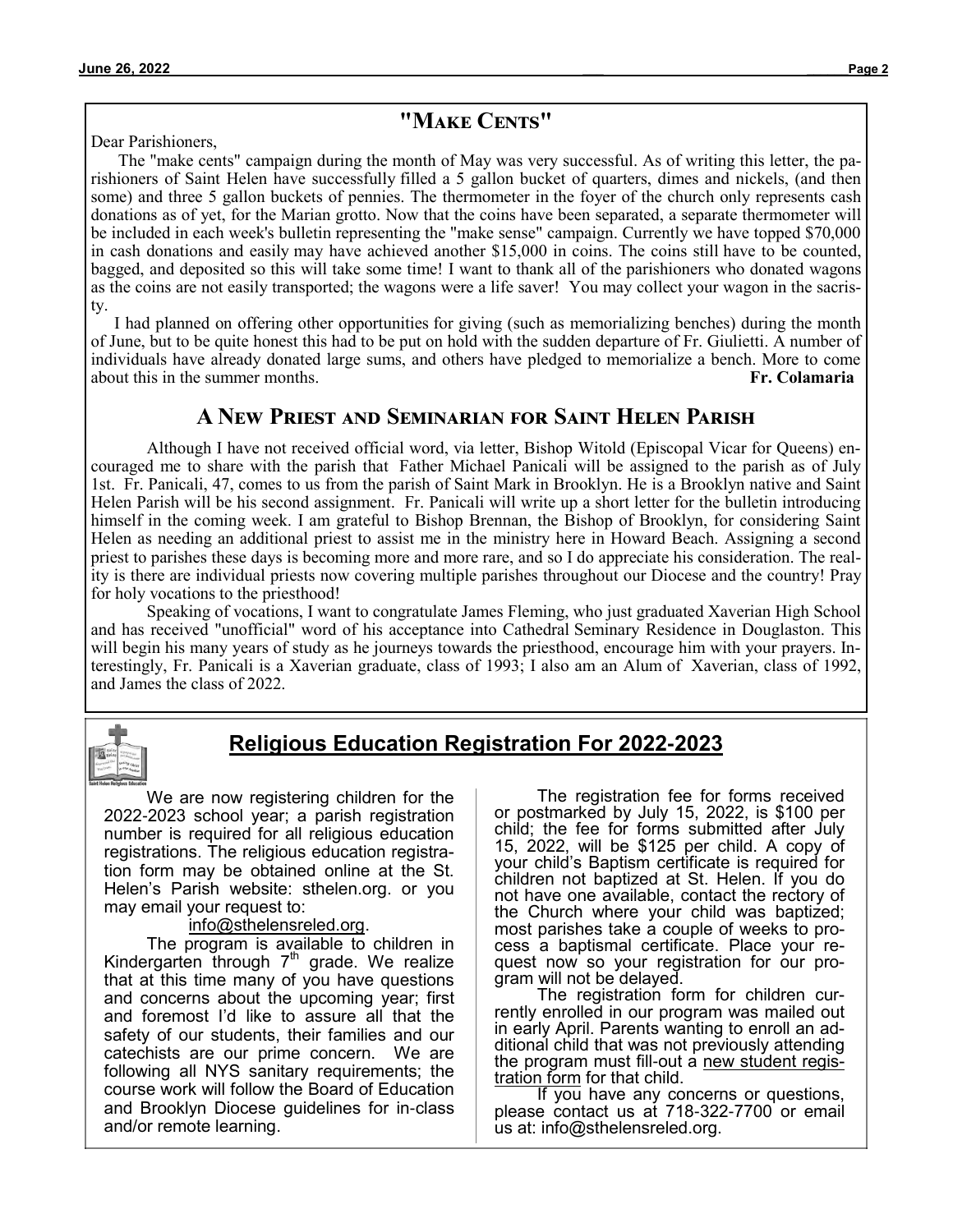



The Rectory office will once again have **summer office hours Monday-Friday from 9:00AM-4:00PM, beginning Tuesday, July 5th through Friday, September 2nd** (weekend office hours will remain the same). There will be no evening hours throughout the summer. The Mass schedule will remain the same.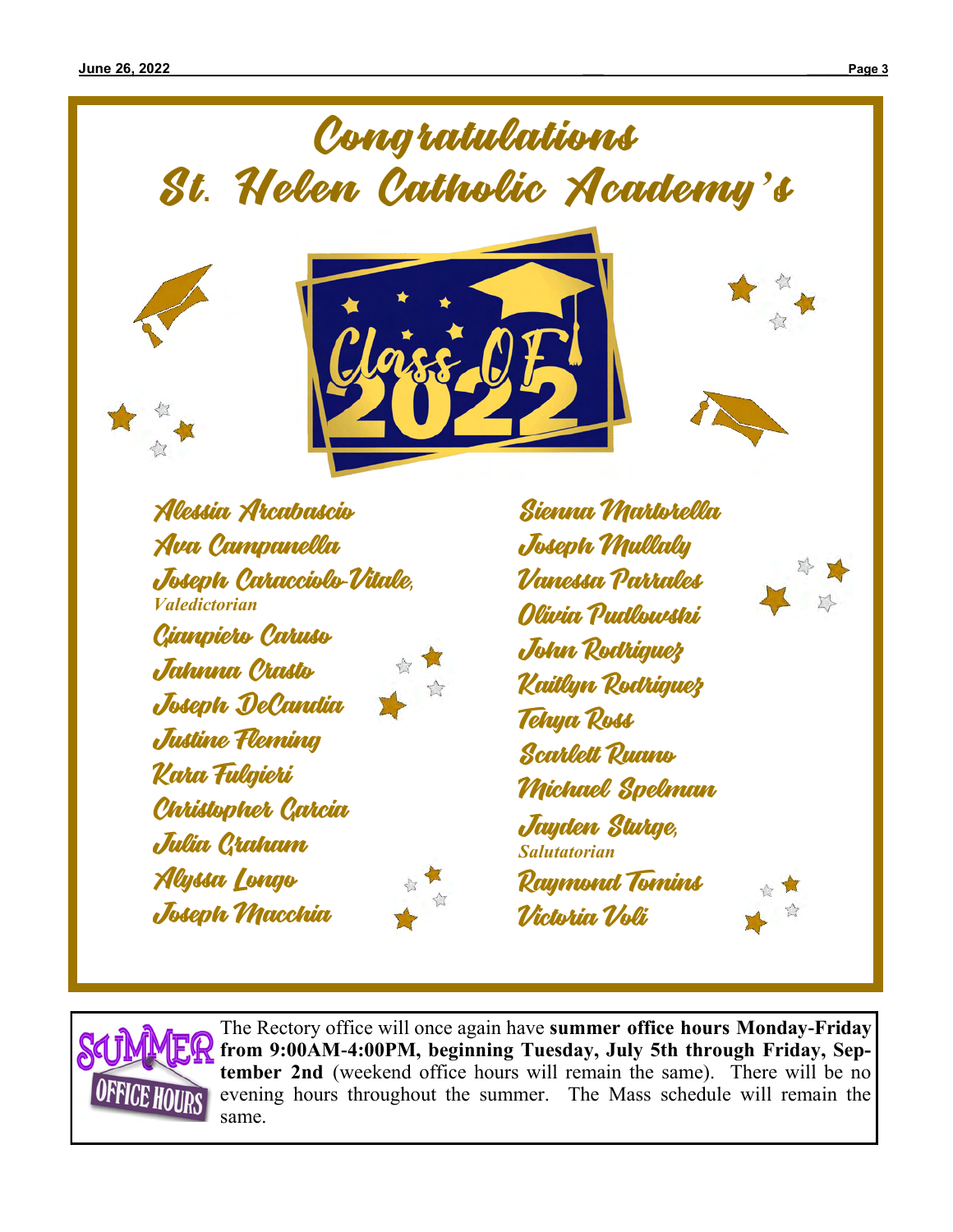### **Readings For The Thirteenth Sunday In Ordinary Time**

**Reading I** *[1 Kgs 19:16b, 19](https://bible.usccb.org/bible/1kings/19?16)-<sup>21</sup>*

The LORD said to Elijah: "You shall anoint Elisha, son of Shaphat of Abelmeholah, as prophet to succeed you."

Elijah set out and came upon Elisha, son of Shaphat, as he was plowing with twelve yoke of oxen; he was following the twelfth. Elijah went over to him and threw his cloak over him. Elisha left the oxen, ran after Elijah, and said, "Please, let me kiss my father and mother goodbye, and I will follow you." Elijah answered, "Go back! Have I done anything to you?" Elisha left him, and taking the yoke of oxen, slaughtered them; he used the plowing equipment for fuel to boil their flesh, and gave it to his people to eat. Then Elisha left and followed Elijah as his attendant.

### **Responsorial Psalm**

*R. You are my inheritance, O Lord.*

Keep me, O God, for in you I take refuge; I say to the LORD, "My Lord are you. O LORD, my allotted portion and my cup, you it is who hold fast my lot." *R.*

I bless the LORD who counsels me; even in the night my heart exhorts me. I set the LORD ever before me; with him at my right hand I shall not be disturbed. *R.*

Therefore my heart is glad and my soul rejoices, my body, too, abides in confidence because you will not abandon my soul to the netherworld, nor will you suffer your faithful one to undergo corruption. *R.*

You will show me the path to life, fullness of joys in your presence, the delights at your right hand forever. *R.*